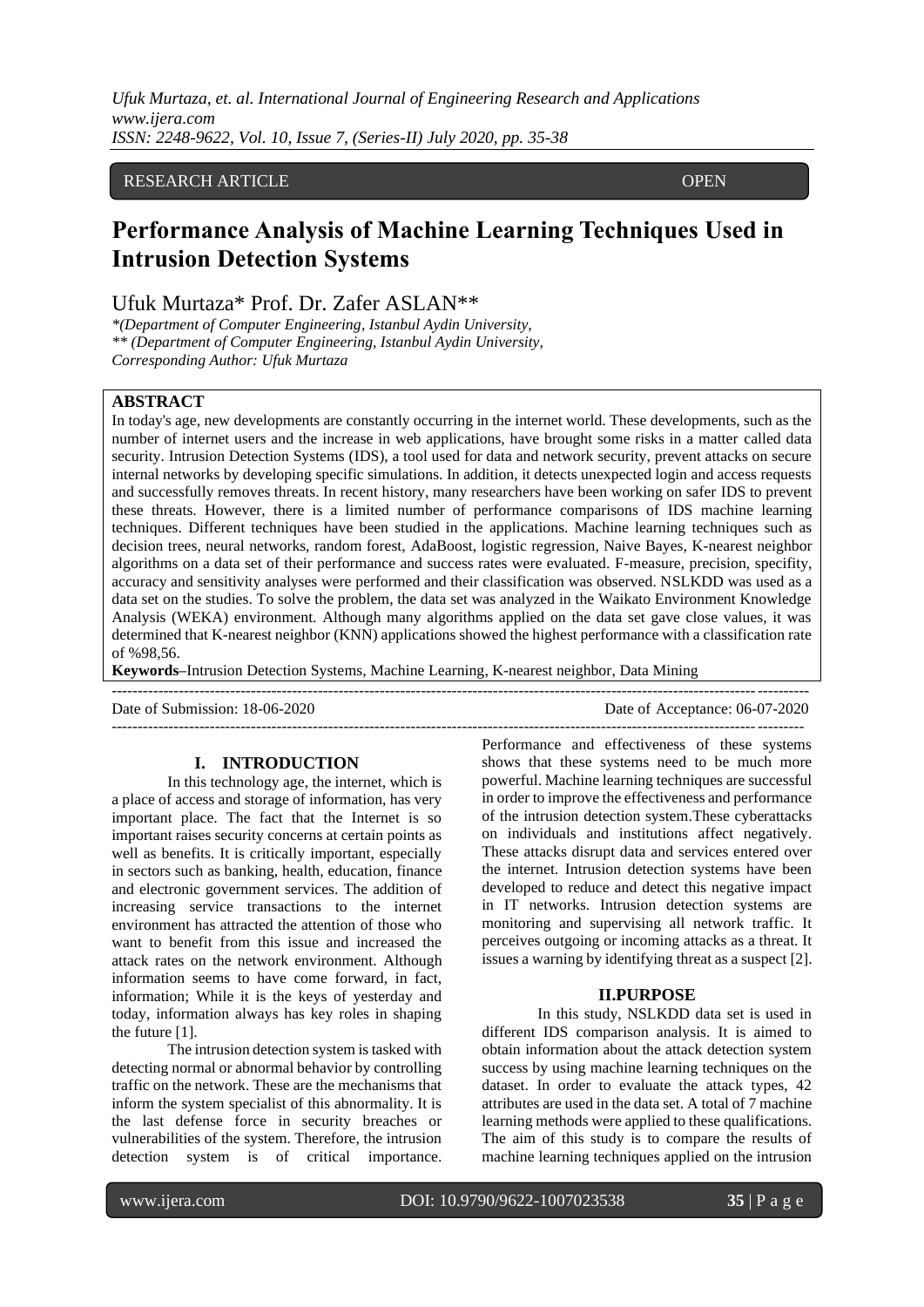detection system within the WEKA software and to determine the algorithm that gives the best performance and success rate.

#### **III. SCOPE**

Nowadays, it is used in many areas due to the big data problem. In complex problems, machine learning techniques are applied if there is no formula or equation. Machine learning algorithms support making good decisions and making predictions by finding appropriate patterns for the input data [3].

In this study, the success rates of Naïve Bayes, K nearest neighbor, logistic regression, artificial neural networks, decision tree, random forest, adaboost techniques were analyzed according to their attack detection systems and their results were evaluated in terms of performance [4].

#### **IV. METHOD**

In this study, data set selection is important for the performance of the data to be tested and the developed algorithms. According to the results of the studies conducted in this field, it is necessary to use the current data set which is also applied worldwide. After the data mining inference competition organized by the MIT Lincoln Laboratory, the data set we use was created by extracting residual information from the KDDCup99 data set. Performance evaluation of machine learning techniques used in intrusion detection systems has been performed. NaiveBayes, K nearest neighbor, decision trees, artificial neural networks, random forest, adaboost, logistic regression algorithm has been used. For the results, a 10-fold cross-passing method was used on the weka software.

#### **Logistic Regression**

Logistic regression is often used as a classification. It is used to calculate the relationship between a variable that is independent with logistic regression and the variables that are the result output [5].

#### **Naive Bayes**

The Naive Bayes algorithm is called classifiers, which calculate probability by collecting frequentuses of all the values in the data set and combinations that may occur with the data in that set [6].

## **Random Forest**

The random forest algorithm is used for regression analysis and classification. In the random forest algorithm, test data and training data are applied to the decision tree model to obtain results [7].

#### **Artificial Neural Networks**

Artificial Neural Networks (ANN) is a powerful classification tool that models biological nerve cells (neuron) as a scheme in its appearance [8].

#### **Adaptive Boosting (AdaBoost)**

The Adaptive Boosting (ADABoost) algorithm can be used in conjunction with many learning algorithms for performance improvement. AdaBoost also combines different learning outcomes in one center with classification representing performance improvement and empowerment [9].

#### **K-nearest neighbor (KNN)**

K is the closest neighbor algorithm is generally used for classification and regression analysis [10].

#### **DecisionTree**

The decision tree algorithm is often used on data mining as its field of use. The goal of this method is to perform the process of classifying the data with in the dataset [11].

## **V. RESULTS**

A total of 7 machine learning techniques were used on the data set.



Classifiers, we evaluate success based on its classification, to distinguish normal behavior, KNN are more successful than other classifiers. The detection of DOS attacks KNN, decision tree and random forest has reached a near %99 success. KNN,random forest and decision tree give better results in accurate detection of PROBE attacks. In the R<sub>2</sub>L and U<sub>2</sub>R attacks than other classifiers,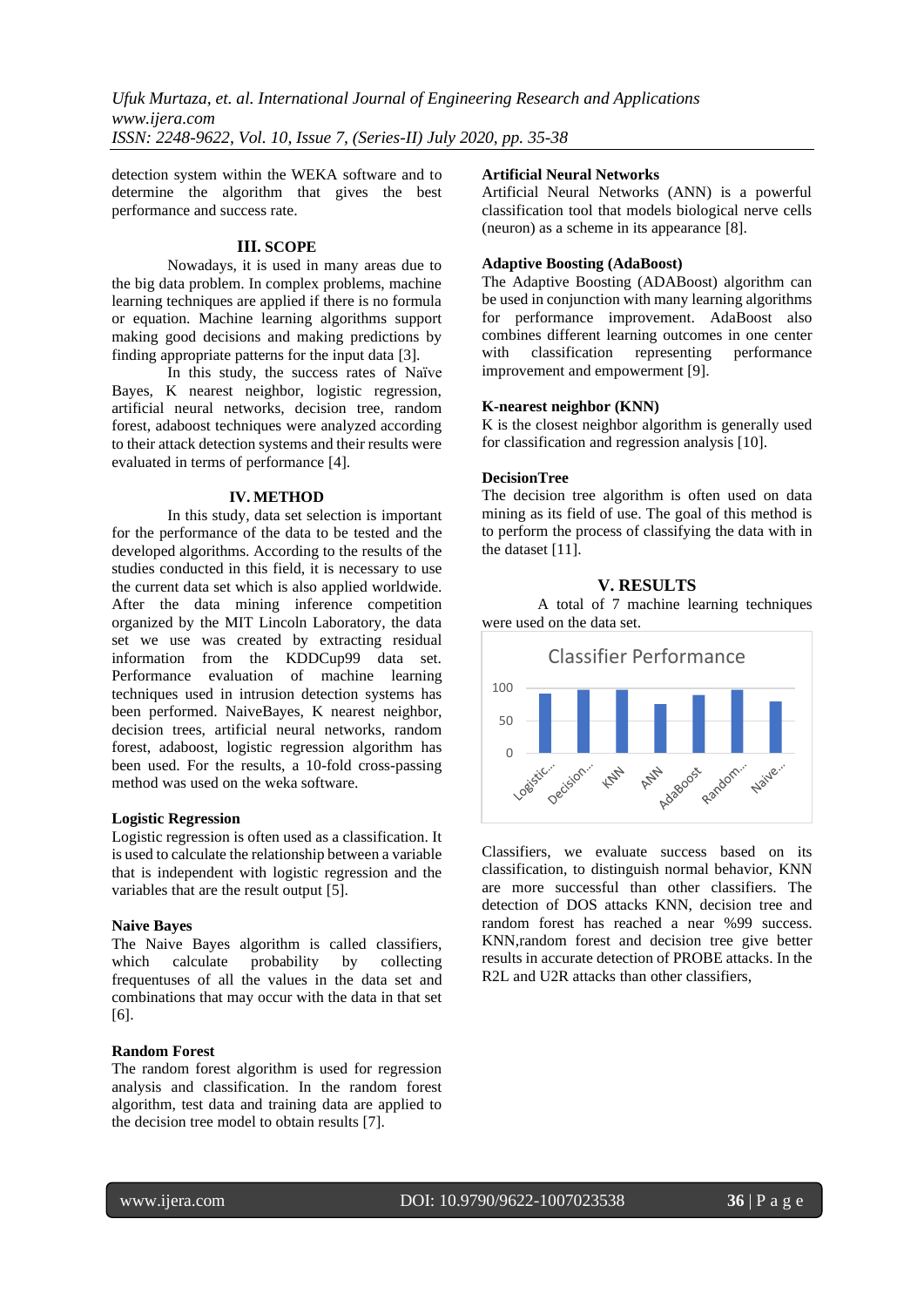*Ufuk Murtaza, et. al. International Journal of Engineering Research and Applications www.ijera.com ISSN: 2248-9622, Vol. 10, Issue 7, (Series-II) July 2020, pp. 35-38*



When looking at sensitivity values, Naive Bayes, KNN, ANN, and decision trees are a better classifier in perceiving normal behavior. When we compare classifiers based on sensivity values, decision trees are better classifiers in determining normal behavior correctly, Naive Bayes and decision trees in DOS attacks, KNN, ANN and decision trees in R2L attacks, AdaBoost, KNN, ANN and decision trees in PROBE and U2R attacks.



When comparing classifiers based on their specifity values, decision trees to detect the normal behavior, Naive Bayes and decision trees in DOS attacks, KNN in R2L attacks, ANN and decision trees, in PROBE and U2R attacks AdaBoost, KNN, neural network and decision trees are better classifiers in terms of specifity.



According to the criteria of precision, decision trees in normal behavior, all classifiers are examined in DOS attacks, in PROBE and R2L attacks KNN, whilethe U2R attacks ANN classifier is better.



Since the F-measure includes false positive and false negative values, it gives more reliable results as a measure of accuracy compared to the accuracy measure and is used in the comparison analysis of algorithms. When we look at the F-measure values, decision trees are the best classifiers in correct perception of normal behavior, ANN and decision trees in DOS attacks, decision trees in PROBE and R2L attacks, and KNN in U2R attacks.

#### **V. CONCLUSION**

Nowadays, for the reasons like: aspecially globolized world, increasing number of Technologies and networks connecting to each other intrusion detection systems are one of the areas that need to be developed by conducting research on them [12]. Machine learning techniques are important in terms of more effective use of intrusion detection systems [13].

In this study, NSLKDD dataset is used in attack detection systems in terms of classification success, processing time, sensitivity, selectivity, precision and F-measure using Naive Bayes, random forest, K closest neighbor algorithm, logistic

www.ijera.com DOI: 10.9790/9622-1007023538 **37** | P a g e